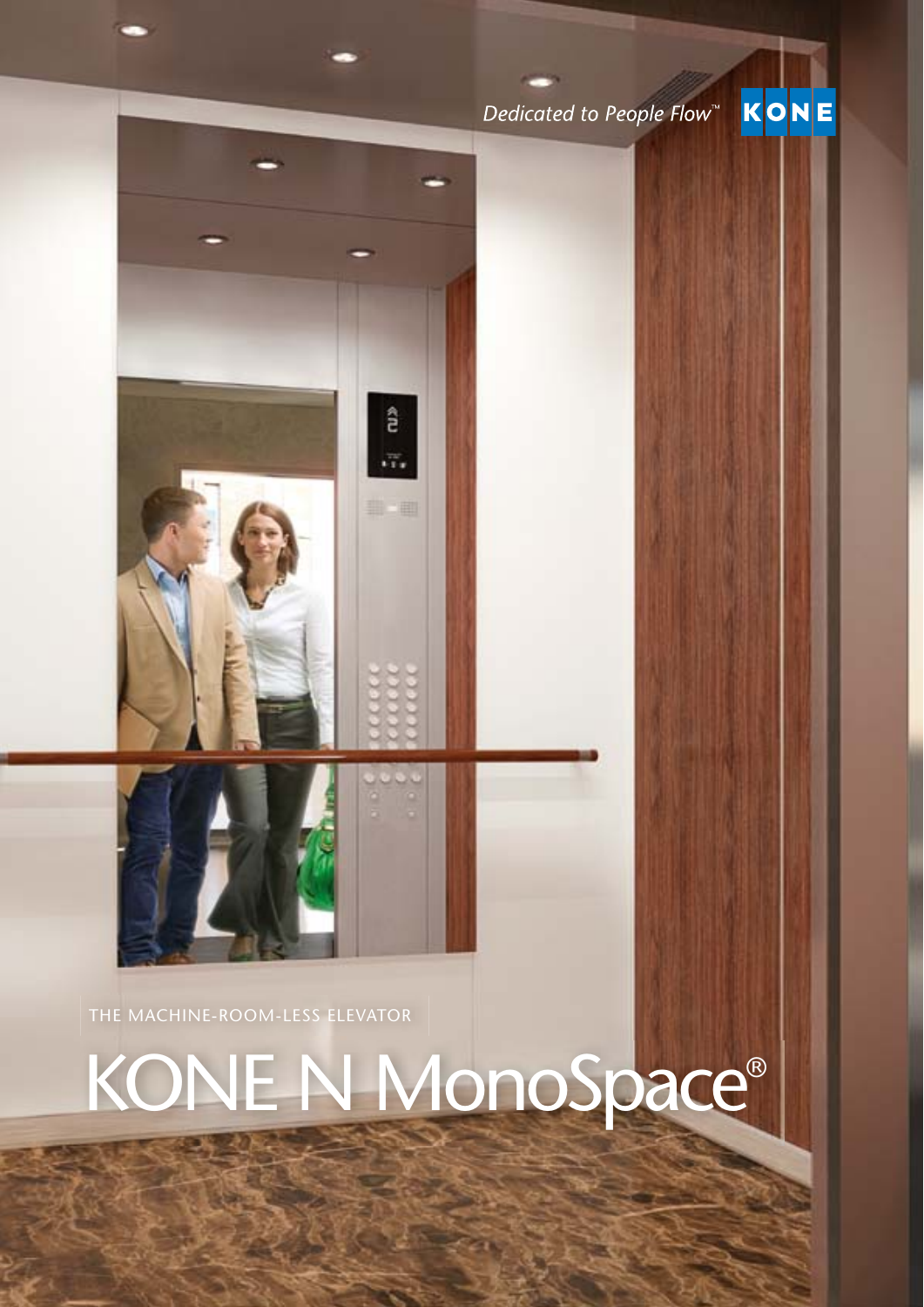## Your trusted elevator partner

With over 100 years of experience in the elevator business and a strong track record in safety, KONE is your trusted partner dedicated to ensuring smooth People Flow® in your building. We revolutionized the industry in 1996 with the world's first machine room-less elevator – the KONE N MonoSpace® – and the energy-efficient KONE EcoDisc® hoisting machine. Our proven track record, including nearly half a million KONE EcoDisc installations worldwide, speaks for itself.

We have listened to our customers and carefully analyzed each and every part of our industryleading elevator solution, and renewed it from top to bottom. Everything we did best, we've made even better.



3 REASONS TO CHOOSE KONE

## **1** Best in class eco-efficiency that<br>cuts the carbon footprint of your building

**28% more energy-efficient** than before thanks to the upgraded KONE EcoDisc, centralized hoisting, and more advanced standby solutions

**A-class energy certification, as a standard**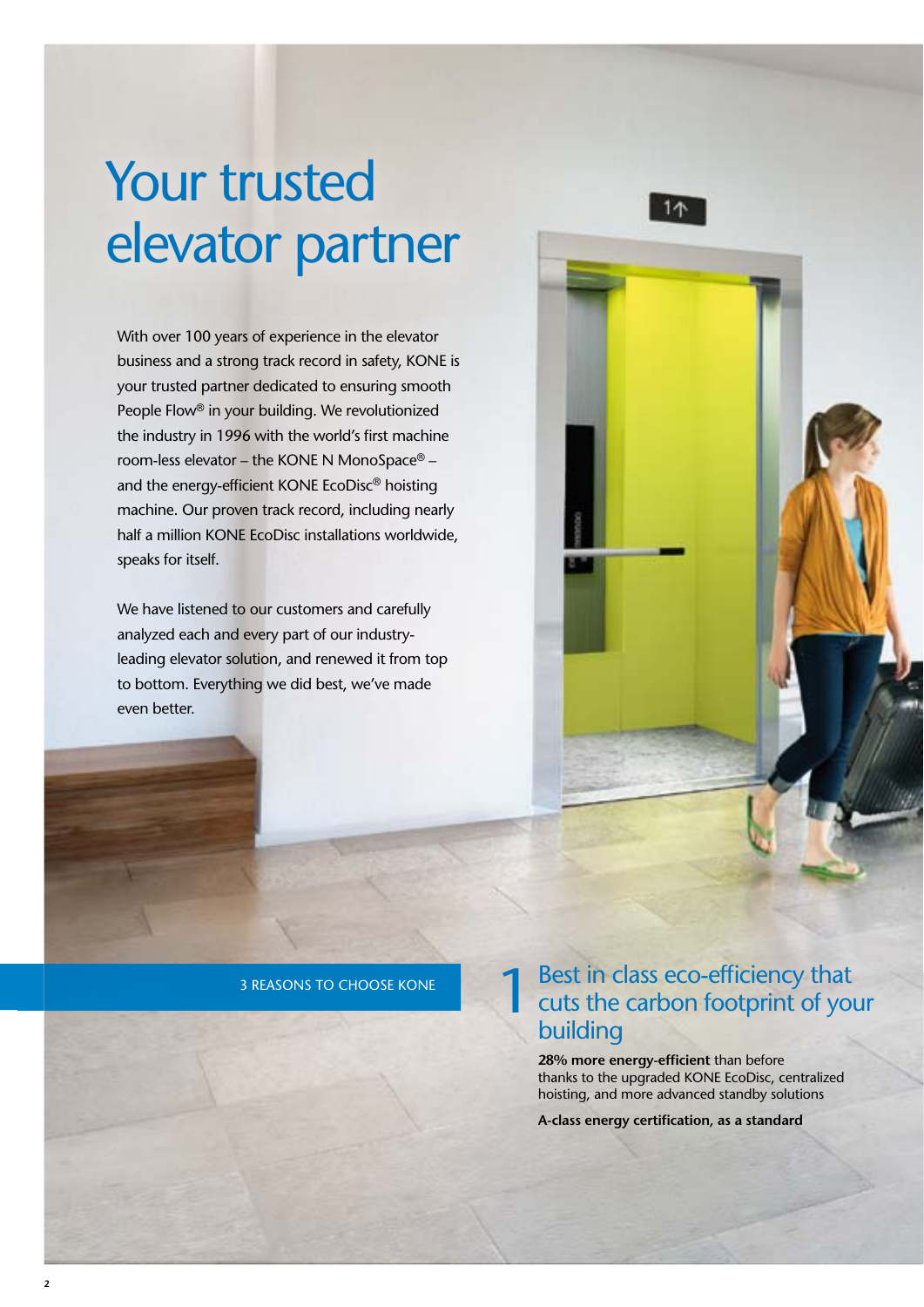#### **A STRONG TRACK RECORD**

- **• 9 out of 10** KONE customers recommend us as a partner
- **• More than 100** years of experience in the elevator industry
- **• Nearly half a million** KONE EcoDisc elevator installations worldwide
- **• Over 800,000** elevators and escalators in service
- **• 34,000** dedicated experts worldwide



**Quality guaranteed** through ride-comfort testing of all elevators before handover – a service unique to KONE

Quiet and smooth operation, and accurate leveling enabled by:

- The renewed KONE EcoDisc hoisting machine, brakes, and centralized hoisting
- An improved car structure and sound-isolated guide shoes

### Award-winning design that helps your building stand out

**Easy selection of car interiors** from a collection of functional and visually appealing designs created by KONE's award-winning design professionals

The industry's most flexible and versatile offering, with over 100 materials and accessories, offering millions of possible combinations

**The most innovative materials and lighting solutions**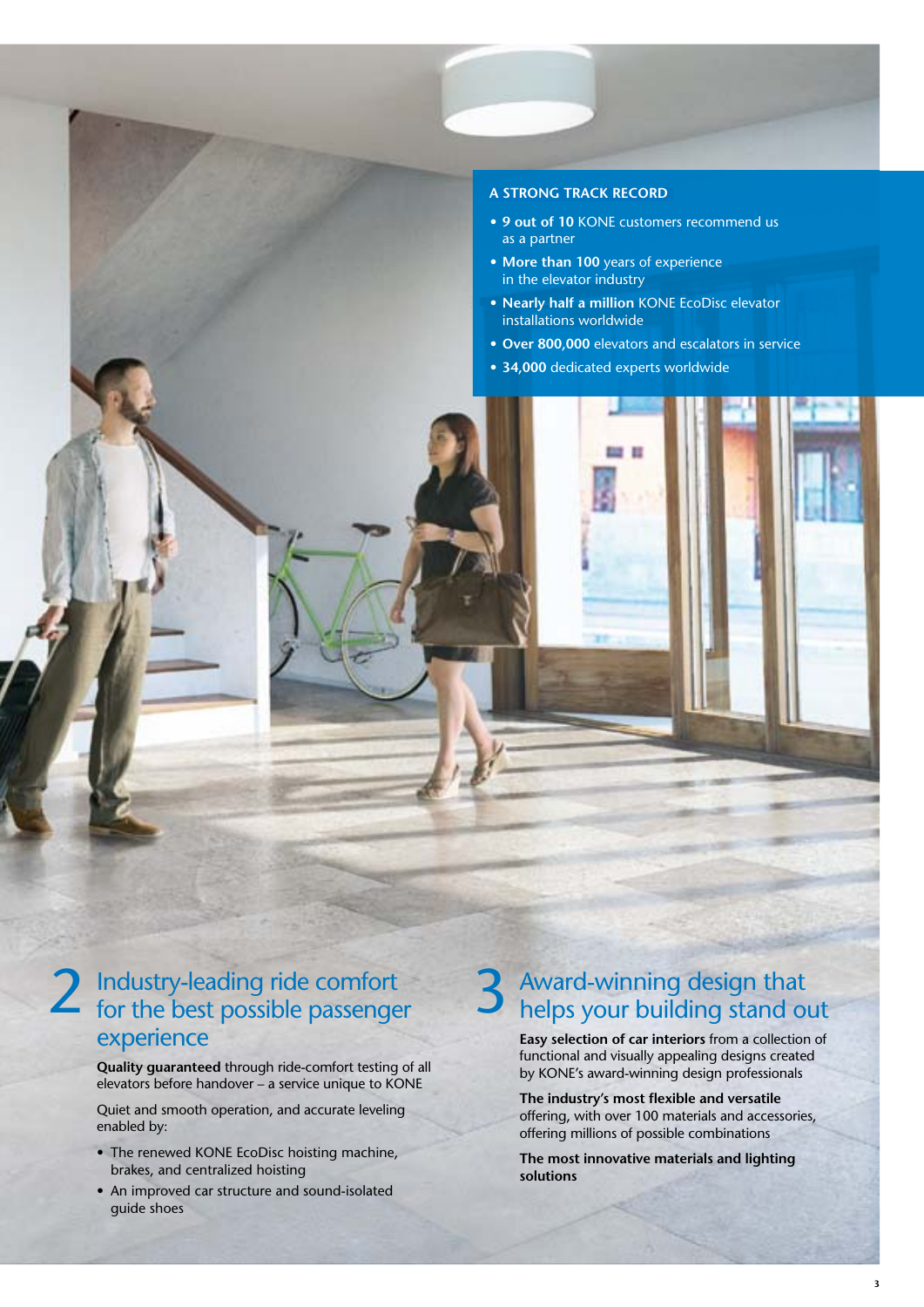# Industry-leading ride comfort

FOR THE BEST POSSIBLE PASSENGER EXPERIENCE

#### KONE Elevators' energy efficiency performance **according to VDI 4707**



#### **KONE elevator's energy consumption**



*The basis for the calculation is an elevator speed of 1 m/s, a load of 1000 kg,*  150,000 starts/year, a travel height of 12 m and 5 floors

At KONE we have always been renowned for our revolutionary eco-efficient technology. Our renewed elevator solution improves upon our already industry leading energy consumption levels by an additional 28%.

- Our volume products were the first in the industry  **to receive an A-class energy rating** according to the VDI 4707 guideline – the benchmark for elevator energy efficiency. We now offer this A-class energy efficiency as standard.
- Installing an eco-efficient KONE elevator solution can also help in achieving green **building accreditations**  such as **LEED** or **BREEAM** certification.

#### SAVE ENERGY, SAVE SPACE

As well offering world-class energy efficiency, because the new KONE N MonoSpace® also helps you save valuable space.

- The highly compact elevator equipment – including the KONE EcoDisc hoisting machine and other mechanical structures – now requires even less height and width in the shaft.
- This frees up valuable floor space or allows for a more spacious, higher-capacity car.
- When replacing an existing elevator, the new KONE N MonoSpace **eliminates the need for a machine room** and **maximizes elevator capacity** within the existing shaft dimensions.

### **More efficient hoisting machinery** 1

The completely renewed KONE EcoDisc® hoisting motor and highly efficient drive system delivers even better energy efficiency, helping to reduce both operating costs and your building's carbon footprint.

# 2

#### **Eco-efficient regenerative drive**

Our latest regenerative drive recycles energy for immediate reuse within the building and cuts consumption by up to 20%.

## **Long-lasting LED lighting**  3

As well as being 80% more efficient than halogen lighting, LED lighting also lasts 10 times longer.

#### **More advanced standby solutions**

Upgraded standby solutions power down the equipment when it is not in use, providing substantial energy savings.



U.S. based business magazine Forbes has ranked KONE the 39th most innovative company in the world. KONE is also the only elevator and escalator company that has made it to the top 50.

<sup>4</sup>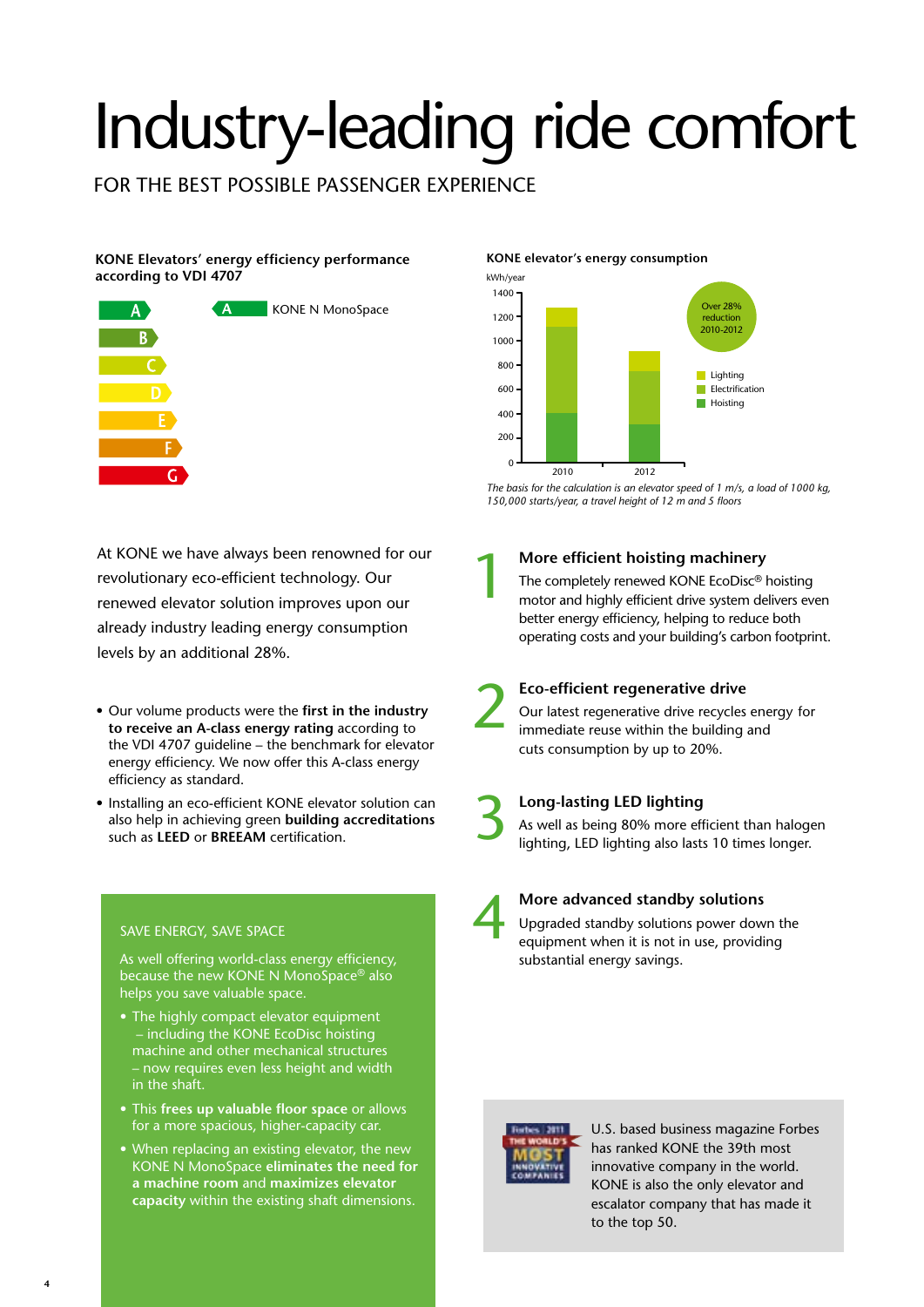# Industry-leading ride comfort

#### FOR THE BEST POSSIBLE PASSENGER EXPERIENCE

Every aspect of the upgraded KONE MonoSpace® is designed to add real value to your building and maximize comfort, safety, and convenience for passengers. The renewed KONE EcoDisc® hoisting machine is complemented by a wide range of other upgrades that are designed to deliver industry-leading ride comfort year after year.

#### **Renewed machinery and brakes**

- The new, highly reliable motor control system further improves ride comfort, with smooth acceleration and deceleration, and highly accurate car leveling.
- The renewed braking system ensures a comfortable, safe, quiet ride, while also minimizing noise transfer to the surrounding areas.
- The new brake test functionality automatically checks brake condition daily. This helps to further improve safety and reliability.

#### **Redesigned hoisting system for minimized vibration and noise** Renewed machinery and<br> **1** Benewed machinery and<br> **1** Redesigned hoisting<br>
system for minimized<br>
vibration and noise<br>
vibration and noise

• Centralized, low-friction hoisting cuts noise and vibration, improving comfort for passengers and minimizing disturbance to the surrounding areas.

#### **Improved car structure with even better noise isolation**

- The rigid structure and superb noise isolation of the renewed elevator car ensure a smooth, quiet ride.
- Isolated guide shoes, constructed using lownoise sliding material, further help to reduce noise.

#### ALL ELEVATORS TESTED FOR RIDE QUALITY – A SERVICE UNIQUE TO KONE

- KONE provides a comprehensive ride quality testing service as standard for all its elevator installations.
- Your elevator will not be handed over for use before it passes this test, which measures noise and vibration levels inside the car.
- This thorough quality and reliability testing prior to handover further reduces the need for unplanned maintenance callouts.

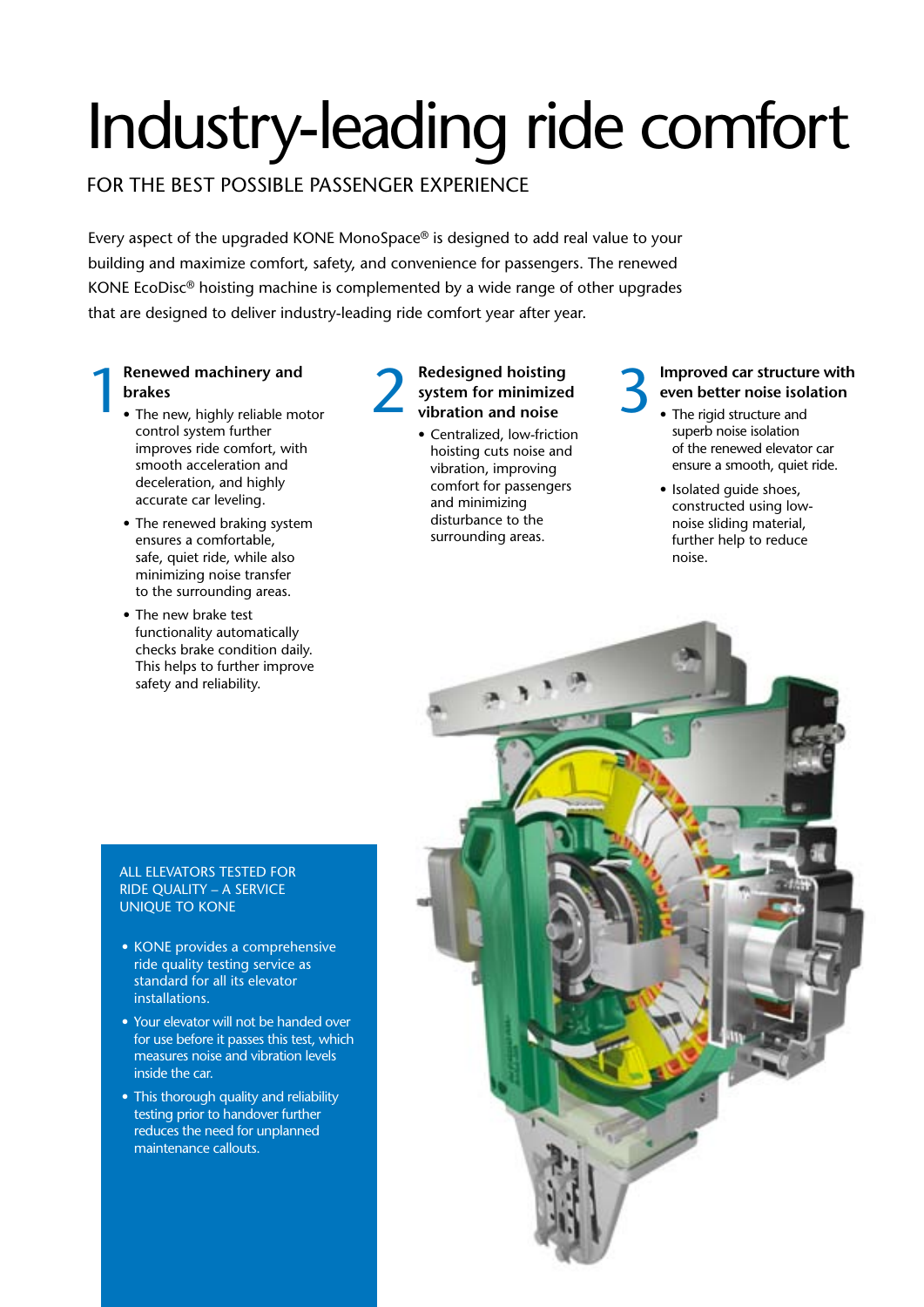# Award-winning design

mammumm

THAT HELPS YOUR BUILDING STAND OUT

WHAT SETS KONE DESIGN APART

### Easy selection of car interiors

A collection of 52 functional and visually appealing designs created by KONE's awardwinning design professionals.

#### The most flexible and versatile offering 2

100 different materials and accessories that can be combined freely and used in all elevator products, for both new buildings and modernization projects.

### The most innovative materials

The combination of unique textured, patterned, and 3D-effect wall materials with novel lighting solutions creates a stunning visual effect.

### Award-winning design 4

KONE's elevator and signalization design concepts have received both Red Dot and Good Design awards.

*VATATAIRES* 

3

1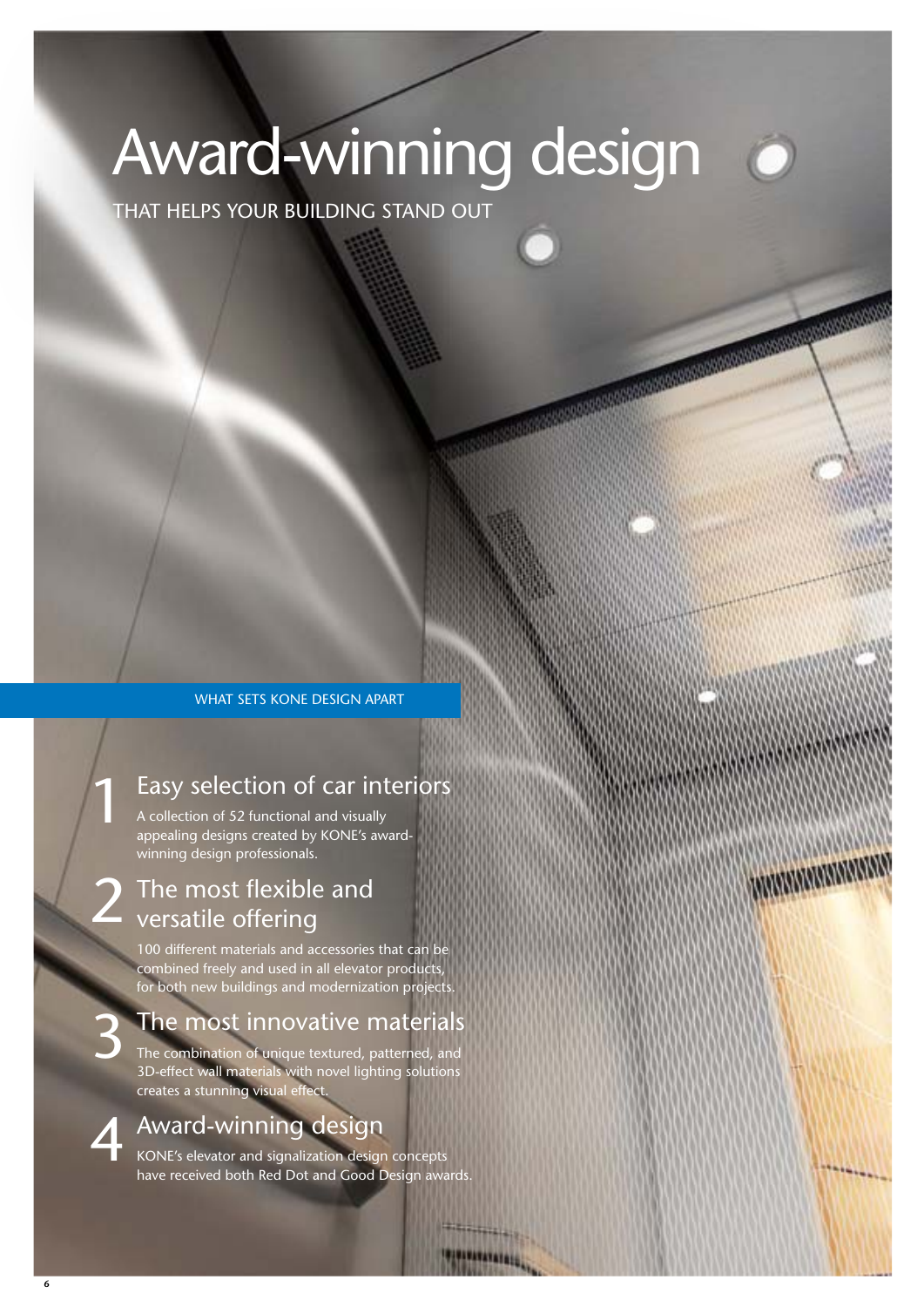





#### KONE DESIGN COLLECTION

Regardless of the type of building you are developing, the elevator you choose should complement your building's look and feel, create a lasting impression on passengers, and make your building attractive to potential tenants. Your elevator also needs to be functional – it should be accessible for all, well lit, user-friendly, easy to clean, and resistant to wear and tear.

The new KONE Design Collection – created by our awardwinning design team – offers you a versatile set of contemporary, themed interiors to choose from.

You can also create your own unique look and feel by mixing and matching our wide range of materials and accessories.

For more design inspiration take a look at the complete KONE Design Collection and use the KONE Car Designer tool together with a KONE sales representative.



2 Good Design awards 4 Red Dot design awards







#### ACCESSORIES DESIGNED TO IMPROVE USER EXPERIENCE

Our wide range of accessories is designed to give passengers a great elevator experience with every trip.

As well as adding the finishing touches to your elevator's interior, they make using the elevator even easier and more convenient for passengers.

- 1. Car operating panel with memorable animal patterns to help children find their floor (KDS D).
- 2. Designed for senior housing, this car operating panel uses clear, highly visible numbers (KDS D).
- 3. Our new KSS 280 signalization series is durable, easy to use, and cost competitive.
- 4. KONE InfoScreen makes it easy to communicate important building information to tenants and visitors.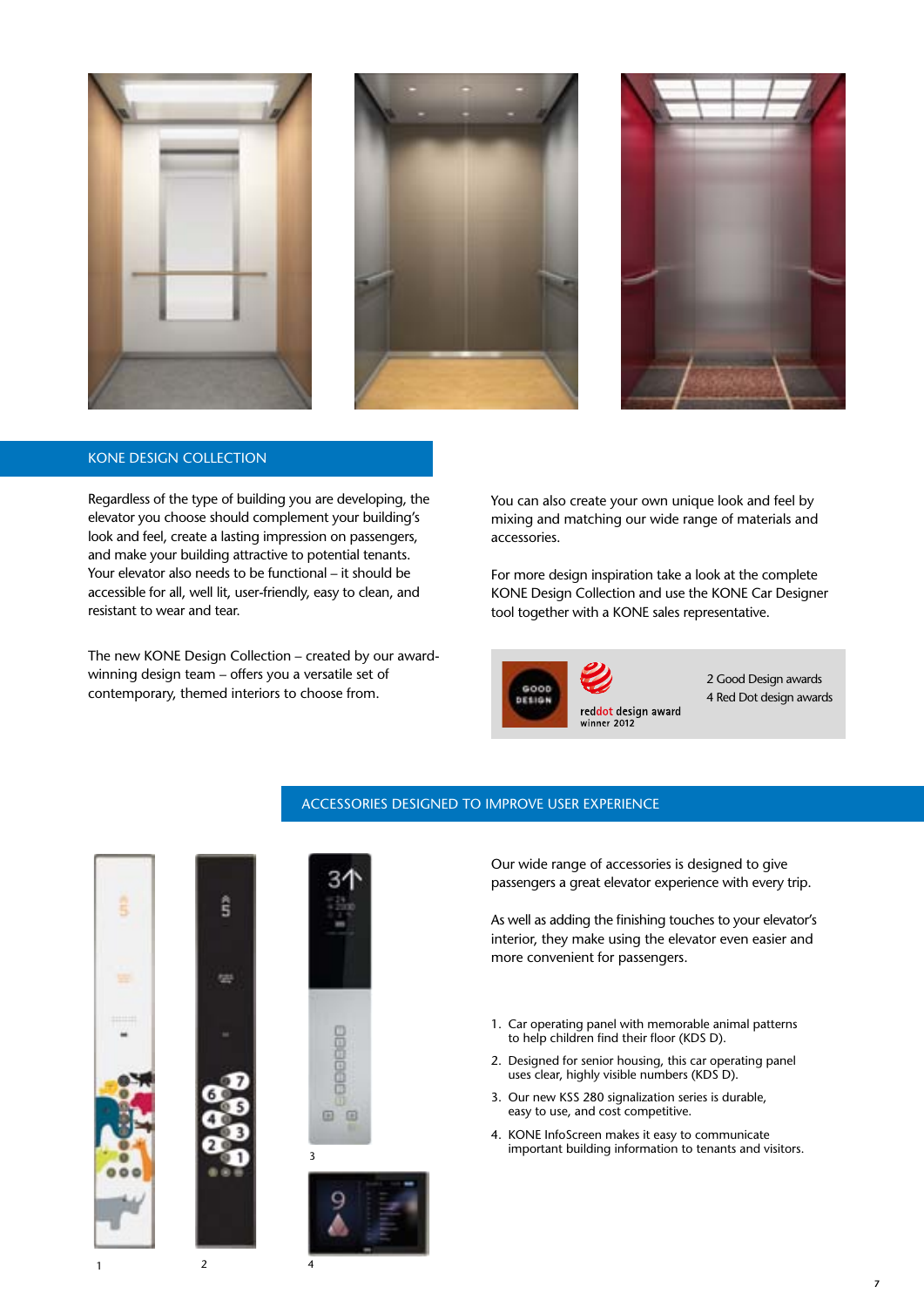## Supporting you every step of the way

Choose a partner with over a century of experience in delivering pioneering elevator solutions. Get expert advice from professionals and enjoy the peace of mind that comes with comprehensive support. KONE is with you every step of the way – from planning and design through installation and maintenance to modernization – for the entire life cycle of your building.



- **Expert design and planning services**<br>• Expert planning advice helps you specify t solution for your building requirements. • Expert planning advice helps you specify the optimal elevator solution for your building requirements.
	- Easy-to-use online design tools save you time and effort during the design process by allowing you to create CAD drawings, 3D BIM models, and custom car interiors.
	- Energy consumption calculations for every individual elevator solution.

#### **Safe and efficient installation**

- Highly efficient scaffoldless installation methods result in considerable cost savings for our customers and minimize disruptions to other construction work.
- Strict quality criteria for each phase of installation ensuring "first time right every time".
- Continuous training, site audits, safety passports, and proven methods ensure maximum site safety.
- Eco-efficient installation processes maximize waste recycling and minimize the use of solvents.

#### **Quality assurance at handover and professional maintenance**

- We are the only company to provide in-depth ride quality testing of each elevator before handover.
- Our elevators are known for their reliability, and have an average availability rate of 99%.
- • Our global spares center stocks over 150,000 parts and offers 24-hour delivery for the most commonly requested parts.
- Preventive KONE Care™ maintenance solutions including a comprehensive new online service-reporting system – make it easier to monitor and budget for elevator maintenance.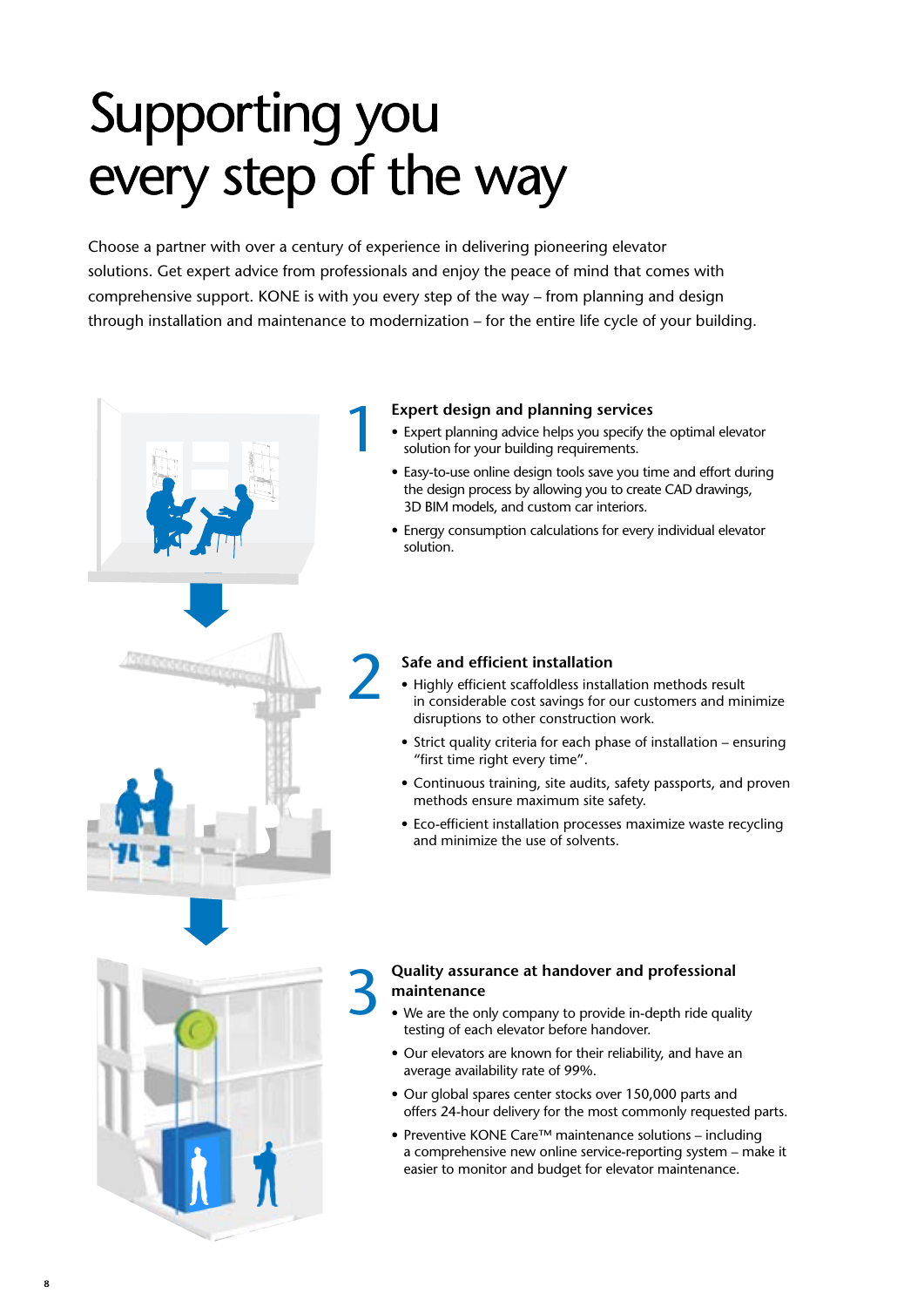Take advantage of our easy-to-use tools for planning your elevators and designing a car that will fit your building's look and feel perfectly.

#### **KONE Elevator toolbox – now including BIM models**

- • With the **KONE Elevator Toolbox** you can create a detailed elevator specification online and create customized CAD drawings for preliminary planning.
- **• KONE Building Information Modeling (BIM) models** make it easier and quicker for architects to prepare digital elevator designs. Included in the elevator toolbox, these models are compatible with most common project documentation systems and include the latest KONE elevator specifications. Once your elevator design is ready, you can **send the specifications direct to a KONE sales representative** ready for tendering or ordering.



**9**

#### **KONE Car Designer – now including new designs, materials, and accessories**

- Create your own elevator car design together with a KONE sales representative with the **KONE Car Designer**.
- **• Choose a theme** from the KONE Design Collection, or **mix and match** your choice of materials, lighting, and accessories **to create a totally new look**.
- Once your design is ready, the KONE sales representative will send it to you as a PDF so you can share it with colleagues.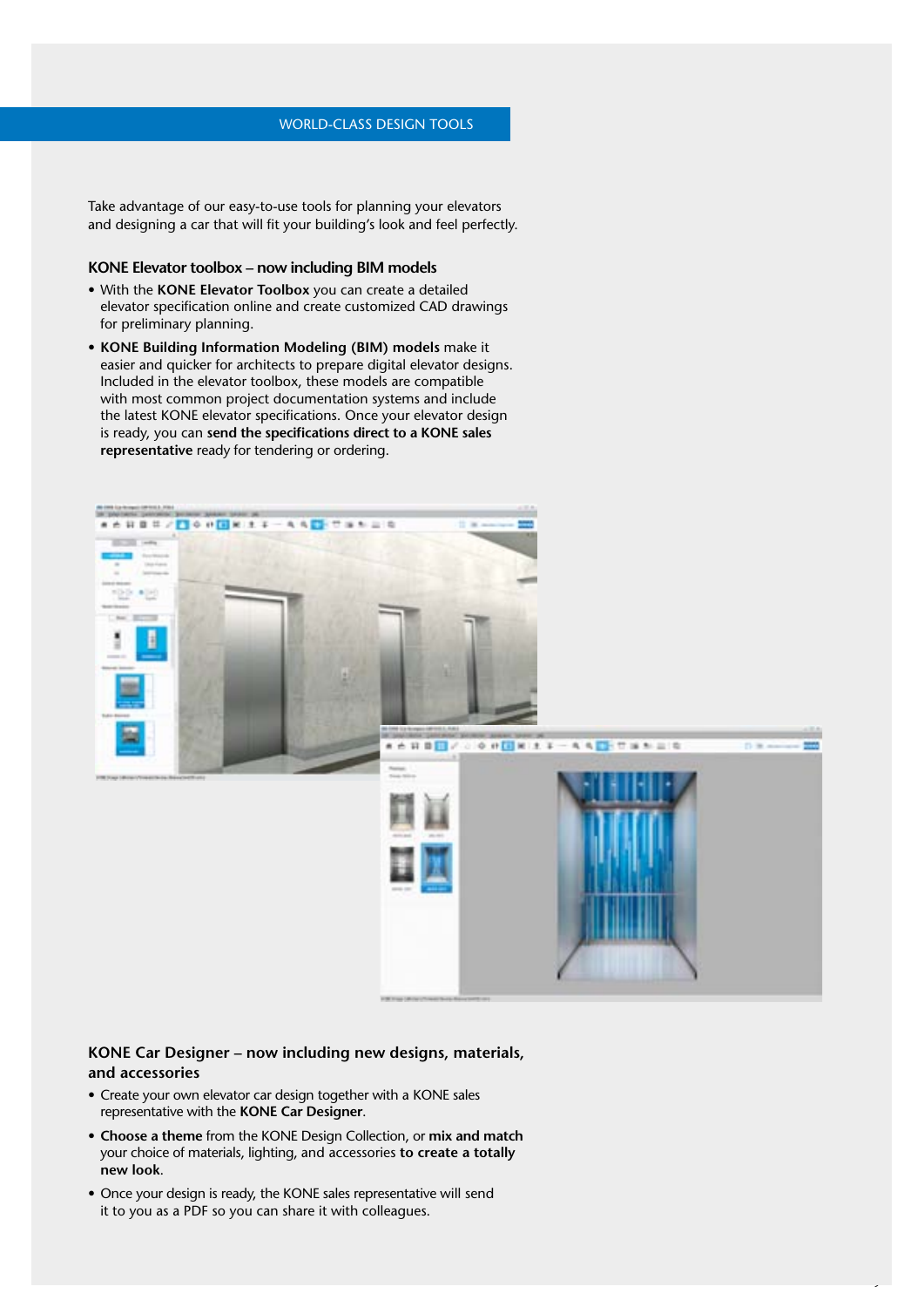## No compromises on safety

When you choose KONE, you choose peace of mind. Safety is the starting point for every KONE solution, and all our solutions include the latest innovations in safety technology as standard.

Our completely renewed KONE MonoSpace elevator solution includes a wide range of features that are designed to both maximize safety for passengers and make it easy for you to inspect the condition of your equipment to ensure that it operates safely at all times.

- • Daily **automatic brake testing**
- **• Proven rope technology** that is easy to inspect
- • A curtain of light to ensure **safe entry and exit**
- **• Accurate landing** that eliminates risk of tripping
- **• 24/7contact** with the **KONE service center** in case of emergency

KONE also demonstrates its strong commitment to safety by working closely with the people who rely on our products to provide a safe, comfortable experience in their daily lives. Our annual safety events give people the opportunity to familiarize themselves with how elevators operate and how to use an elevator safely.

#### STANDARDS-COMPLIANT MANUFACTURING

#### **Standards-compliant manufacturing**

• All KONE manufacturing units are ISO 14001 certified and meet all relevant elevator industry standards and requirements

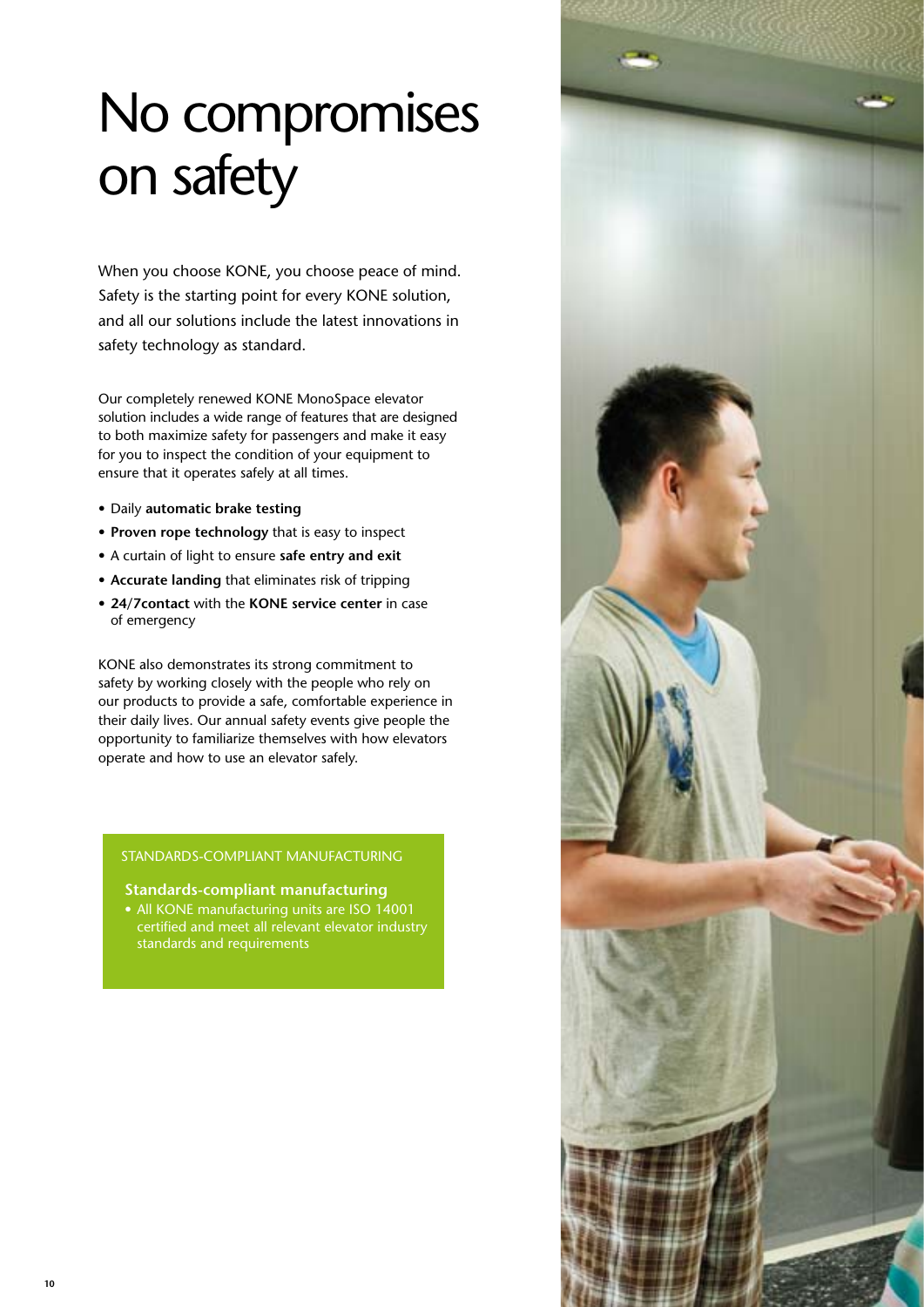

## Awards and certifications

- 10/2011 KONE features for the first time in the Carbon Disclosure Project's (CDP) Nordic Carbon Disclosure Leadership Index.
- 08/2011 KONE is the only elevator and escalator company to make the top 50 of US-based business magazine Forbes global list of the 100 most innovative companies in the world.
- 07/2010 KONE becomes the first company in the elevator and escalator industry to achieve an A-class energy rating according to the VDI 4707 standard, for the KONE MonoSpace<sup>®</sup> elevator.
- 06/2009 KONE awarded a Prime Award for Eco-Business by Prime Magazine. Co-organized by Prime Magazine and the Business Environment Council, the award is given to companies who demonstrate outstanding achievements in environmental protection.
- 01/2008 KONE chosen as one of the 2007 Annual Top 10 International Brands for China Energy-Efficient Buildings by the China Ministry of Construction
- 12/2007 KONE awarded 2007 Best Real Estate Supplier at the China International Real Estate & Architect Fair (CIHA F). KONE MonoSpace® recommended as one of the 2007 Recommended Components & Products for Energy-Saving Construction
- 12/2005 KONE MonoSpace cited by Legambiente Lombardia (Environmental Coalition of Lombardy), the government of the Region of Lombardy, the Technical University of Milan, and Bocconi University for environmental friendliness at the fifth annual Friend of the Environment Awards for Innovation. These awards are given for Efficiency in Consumption and Eco-design: solutions for sustainable development.
- 06/2005 100,000th KONE MonoSpace elevator installed in the National Grand Theater, Beijing, China
- 07/2003 KONE wins Premio Quartrium Award for originality, Spain
- 03/2000 KONE solutions chosen for Thermo-Staete, the most energyefficient office building in the Netherlands
- 04/1999 KONE wins Construmat 1999 Prize for Innovative Technology, Barcelona, Spain
- 02/1999 KONE solutions chosen for "Eyecatcher", a Swissbau showcase green building, Switzerland
- 03/1998 KONE wins Electrical Industry's (SE T) Annual Award, Finland
- 10/1997 KONE wins Top Prize for Innovation at the SAIE '97 Fair, Bologna
- 06/1997 KONE wins the Grand Prix '97 at the CONECO fair, Bratislava, Slovakia
- 09/1996 KONE wins the Grand Prix at the Building Fair, Prague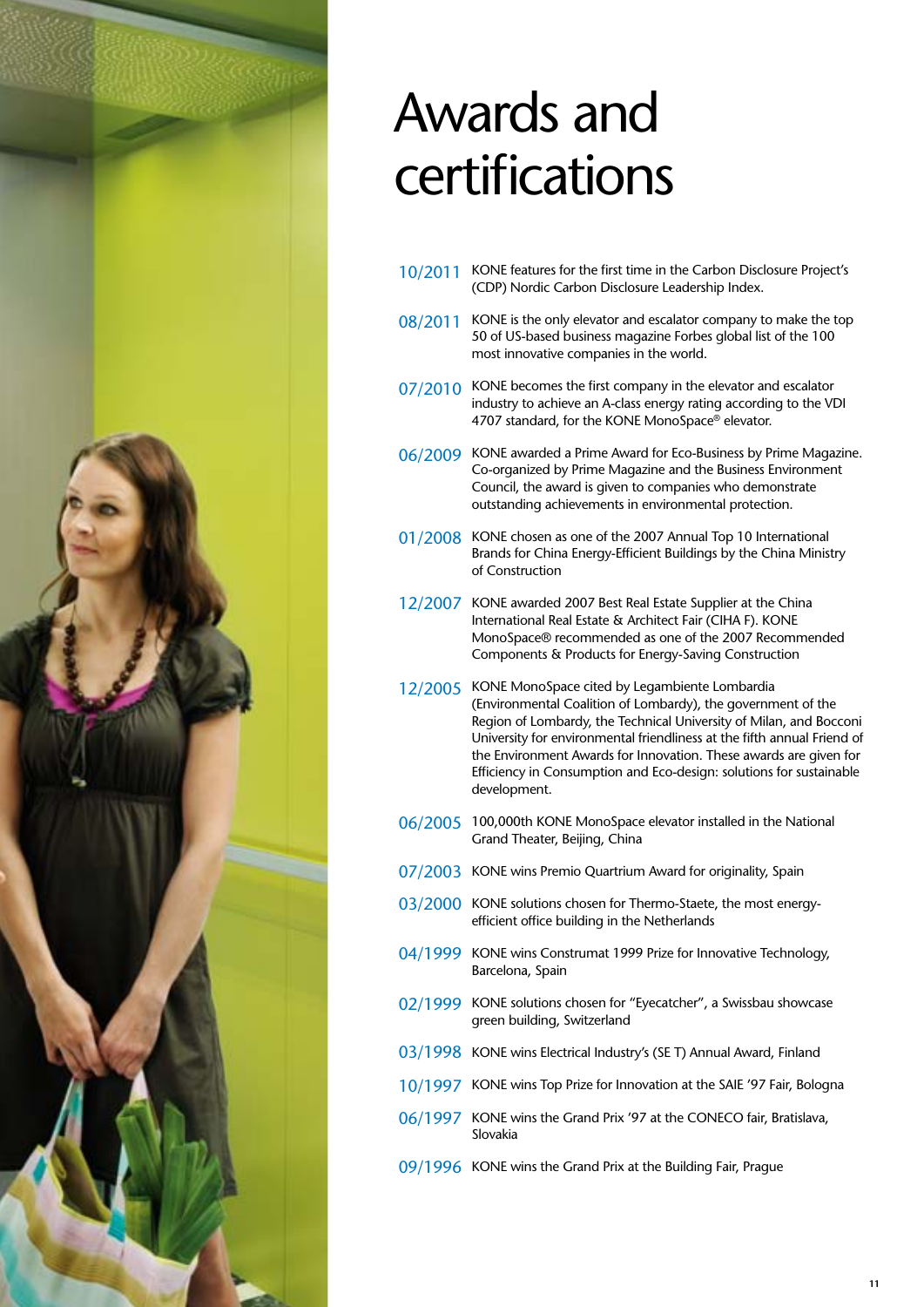## **References**



Beijing Olympic village, China



The River, Bangkok, Thailand



Blue Ridge, Pune, India



Sunrise Point, Kolkata, India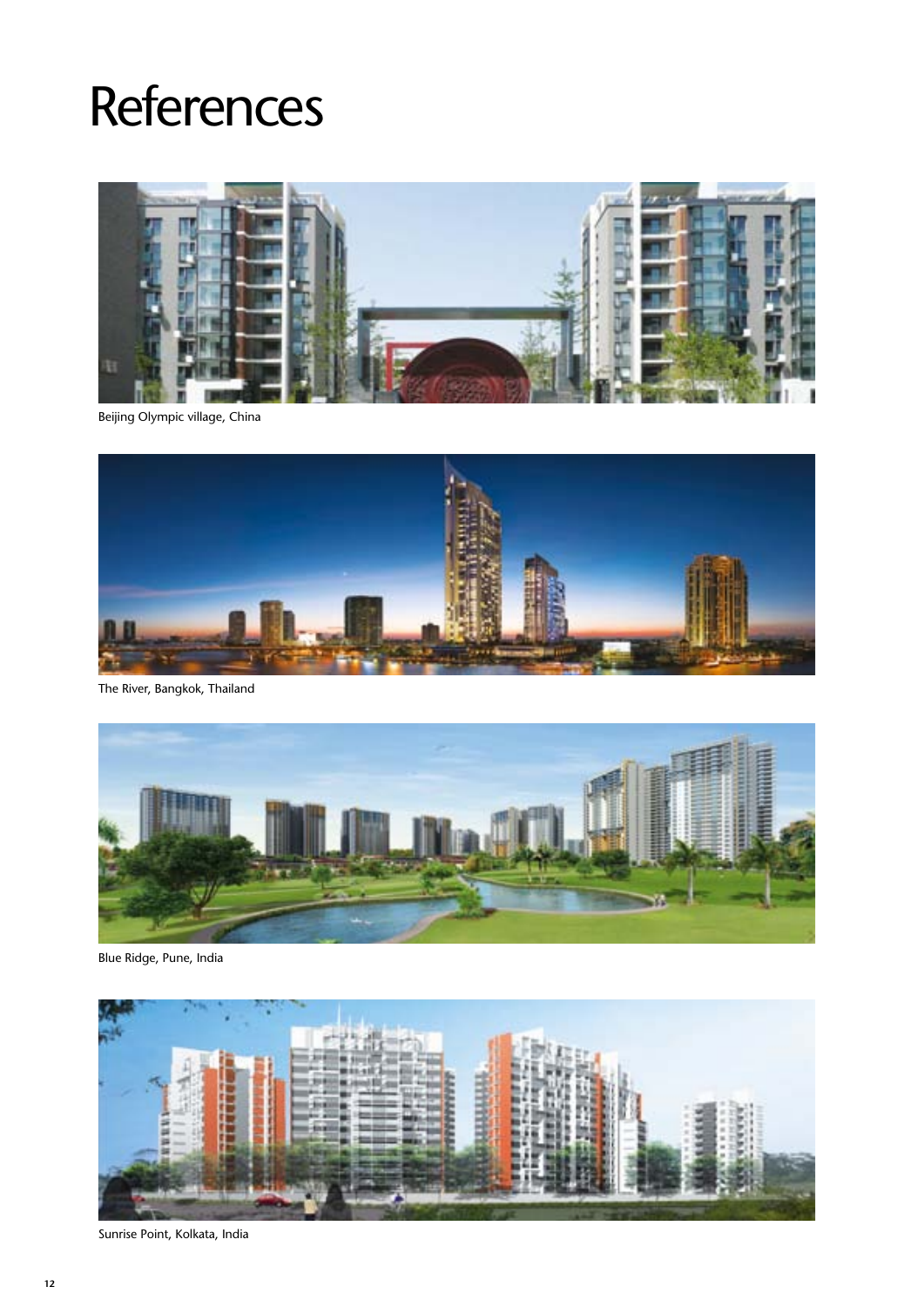

Royal Children's Hospital, Melbourne, Australia



Hongqiao International Airport and Transportation Junction, Shanghai, China



Somerset@313, Singapore



Celebrity Eclipse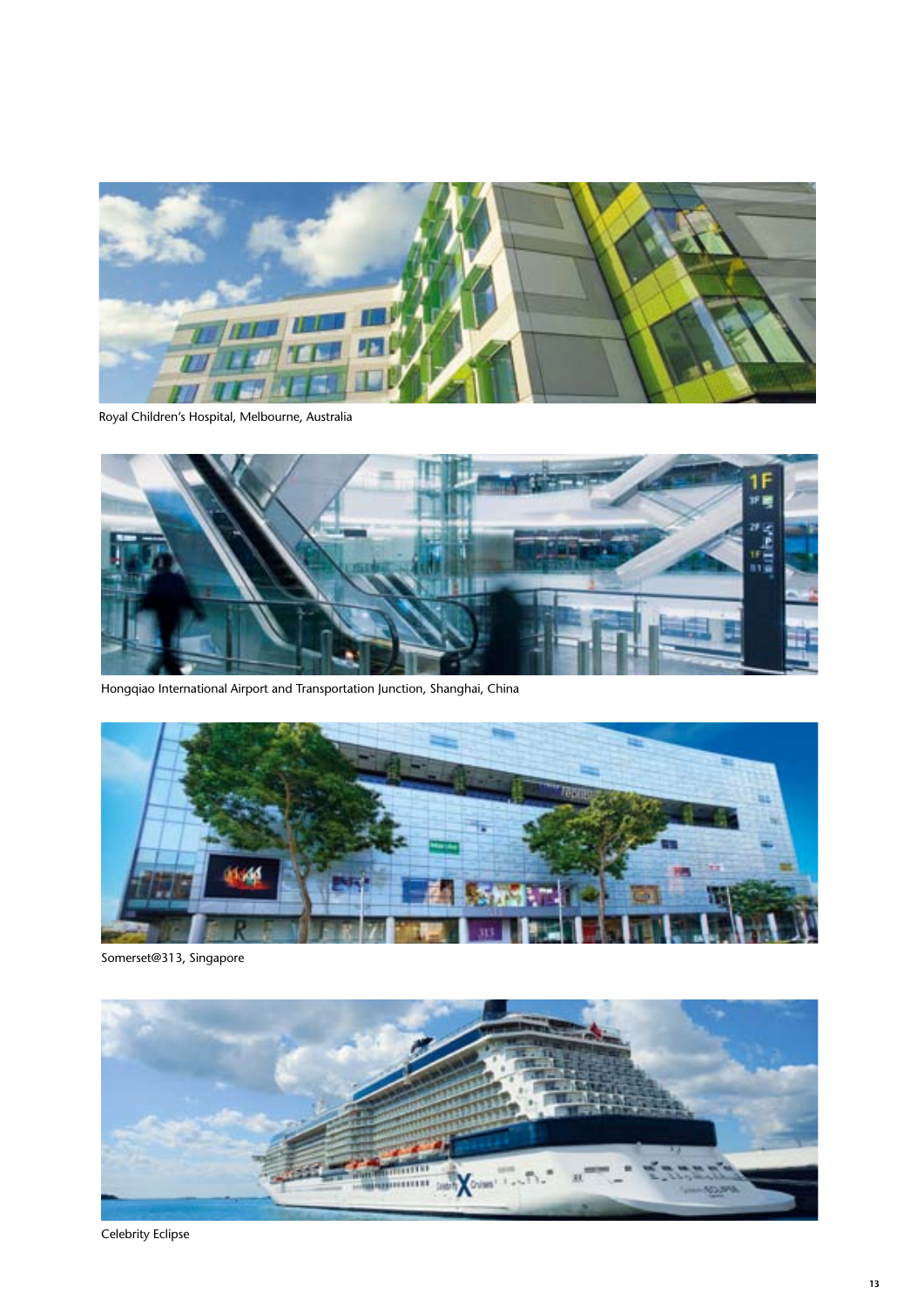# Planning data

| Car and wall dimensions |                      |            |           |                  |                        |                 |                 |                          |                          |  |
|-------------------------|----------------------|------------|-----------|------------------|------------------------|-----------------|-----------------|--------------------------|--------------------------|--|
|                         | Car                  |            |           |                  | <b>NOM</b>             |                 |                 |                          |                          |  |
| Load<br>kg              | <b>BB</b> x DD<br>mm | Car type   | Door type | Door width<br>LL | Door raw opening<br>LR | <b>BB</b><br>mm | <b>DD</b><br>mm | Shaft width<br><b>WW</b> | Shaft depth<br><b>WD</b> |  |
| 320                     | 900 x 1000           | <b>SEC</b> | SO        | 700              | 900                    | 900             | 1000            | 1450                     | 1380                     |  |
| 320                     | 900 x 1000           | <b>SEC</b> | SO        | 800              | 1000                   | 900             | 1000            | 1500                     | 1380                     |  |
| 400                     | 950 x 1100           | <b>SEC</b> | SO        | 700              | 900                    | 950             | 1100            | 1500                     | 1480                     |  |
| 400                     | 950 x 1100           | <b>SEC</b> | SO        | 800              | 1000<br>950            |                 | 1100            | 1500                     | 1480                     |  |
| 450                     | 1100 x 1150          | <b>SEC</b> | SO        | 700              | 900                    | 1100            | 1150            | 1650                     | 1530                     |  |
| 450                     | 1100 x 1150          | SEC        | CO        | 800              | 1000                   | 1100            | 1150            | 1750                     | 1430                     |  |
| 450                     | 1150 x 1100          | <b>SEC</b> | CO        | 800              | 1000                   | 1150            | 1100            | 1750                     | 1380                     |  |
| 450                     | 1200 x 1100          | <b>SEC</b> | CO        | 800              | 1000<br>1200           |                 | 1100            | 1750                     | 1380                     |  |
| 630                     | 1400 x 1100          | <b>SEC</b> | CO        | 800              | 1000                   | 1400            | 1100            | 1950                     | 1430                     |  |
| 630                     | 1400 x 1100          | <b>SEC</b> | CO        | 900              | 1100                   | 1400            | 1100            | 1950                     | 1430                     |  |
| 630                     | 1400 x 1100          | <b>TTC</b> | CO        | 800              | 1000                   | 1400            | 1100            | 1950                     | 1510                     |  |
| 630                     | 1400 x 1100          | <b>TTC</b> | CO        | 900              | 1100                   | 1400            | 1100            | 1950                     | 1510                     |  |
| 630                     | 1100 x 1400          | <b>SEC</b> | CO        | 800              | 1000                   | 1100            | 1400            | 1750                     | 1680                     |  |
| 630                     | 1100 x1400           | <b>SEC</b> | CO        | 900              | 1100                   | 1100            | 1400            | 1950                     | 1680                     |  |
| 630                     | 1100 x 1400          | <b>TTC</b> | CO        | 800              | 1000                   | 1100            | 1400            | 1750                     | 1810                     |  |
| 630                     | 1100 x 1400          | <b>TTC</b> | CO        | 900              | 1100                   | 1100            | 1400            | 1950                     | 1810                     |  |
| 800                     | 1400 x 1200          | <b>SEC</b> | CO        | 800              | 1000                   | 1400            | 1200            | 1950                     | 1560                     |  |
| 800                     | 1200 x1450           | <b>SEC</b> | CO        | 800              | 1000                   | 1200            | 1450            | 1750                     | 1730                     |  |
| 800                     | 1350 x 1400          | <b>SEC</b> | CO        | 800              | 1000                   | 1350            | 1400            | 1900                     | 1680                     |  |
| 800                     | 1350 x 1400          | <b>SEC</b> | CO        | 900              | 1100                   | 1350            | 1400            | 1950                     | 1680                     |  |
| 800                     | 1100 x 1650          | <b>SEC</b> | CO        | 800              | 1000                   | 1100            | 1650            | 1750                     | 1930                     |  |
| 800                     | 1100 x 1650          | <b>SEC</b> | CO        | 900              | 1100                   | 1300            | 1650            | 1950                     | 1930                     |  |
| 900                     | 1300 x 1500          | <b>SEC</b> | CO        | 800              | 1000                   | 1350            | 1500            | 1900                     | 1780                     |  |
| 900                     | 1350 x 1600          | SEC        | CO        | 800              | 1000                   | 1350            | 1600            | 1900                     | 1880                     |  |
| 900                     | 1350 x 1600          | <b>SEC</b> | CO        | 900              | 1100                   | 1350            | 1600            | 1950                     | 1880                     |  |
| 900                     | 1350 x 1600          | <b>TTC</b> | CO        | 800              | 1000                   | 1350            | 1600            | 1900                     | 2010                     |  |
| 900                     | 1350 x 1600          | <b>TTC</b> | CO        | 900              | 1100                   | 1350            | 1600            | 1950                     | 2010                     |  |
| 900                     | 1400 x 1500          | <b>SEC</b> | CO        | 800              | 1000                   | 1400            | 1500            | 1950                     | 1780                     |  |
| 900                     | 1500 x 1400          | <b>SEC</b> | CO        | 800              | 1000                   | 1500            | 1400            | 2050                     | 1680                     |  |
| 900                     | 1500 x 1400          | <b>SEC</b> | CO        | 900              | 1100                   | 1500            | 1400            | 2050                     | 1680                     |  |
| 900                     | 1500 x 1400          | <b>TTC</b> | CO        | 800              | 1000                   | 1500            | 1400            | 2050                     | 1810                     |  |
| 900                     | 1500 x 1400          | <b>TTC</b> | CO        | 900              | 1100                   | 1500            | 1400            | 2050                     | 1810                     |  |
| 1000                    | 1600 x 1500          | <b>SEC</b> | CO        | 900              | 1100                   | 1600            | 1500            | 2150                     | 1810                     |  |
| 1000                    | 1600 x 1500          | TTC        | CO        | 900              | 1100                   | 1600            | 1500            | 2150                     | 1910                     |  |
| 1000                    | 1100 x 2100          | <b>SEC</b> | CO        | 900              | 1100                   | 1100            | 2100            | 1950                     | 2380                     |  |
| 1000                    | 1100 x 2100          | ПC         | CO        | 900              | 1100                   | 1100            | 2100            | 1950                     | 2510                     |  |
| 1000                    | 1600 x 1400          | <b>SEC</b> | CO        | 900              | 1100                   | 1600            | 1400            | 2150                     | 1760                     |  |
| 1000                    | 1600 x 1400          | ПC         | CO        | 900              | 1100                   | 1600            | 1400            | 2150                     | 1810                     |  |
| 1000                    | 1400 x 1600          | SEC        | $\rm CO$  | 900              | 1100                   | 1400            | 1600            | 1950                     | 1880                     |  |
| 1000                    | 1400 x 1600          | ПC         | CO        | 900              | 1100                   | 1400            | 1600            | 1950                     | 2010                     |  |
| 1000                    | 1450 x 1500          | SEC        | $\rm CO$  | 900              | 1100                   | 1450            | 1500            | 2000                     | 1810                     |  |
| 1000                    | 1100 x 2000          | SEC        | CO        | 900              | 1100                   | 1100            | 2000            | 1950                     | 2280                     |  |
| 1000                    | 1200 x 2000          | SEC        | CO        | 900              | 1100                   | 1200            | 2000            | 1950                     | 2280                     |  |
| 1000                    | 1500 x 1600          | SEC        | CO        | 900              | 1100                   | 1500            | 1600            | 2050                     | 1880                     |  |
| 1000                    | 1500 x 1600          | <b>SEC</b> | CO        | 1000             | 1200                   | 1500            | 1600            | 2150                     | 1880                     |  |
| 1150                    | 1800 x 1450          | SEC        | CO        | 1000             | 1200                   | 1800            | 1450            | 2430                     | 1810                     |  |
| 1150                    | 1800 x 1450          | SEC        | CO        | 1100             | 1300                   | 1800            | 1450            | 2430                     | 1810                     |  |
| 1150                    | 1700 x 1500          | SEC        | CO        | 1000             | 1200                   | 1700            | 1500            | 2330                     | 1840                     |  |
| 1150                    | 1300 x 2100          | SEC        | CO        | 1000             | 1200                   | 1300            | 2100            | 2150                     | 2380                     |  |
| 1150                    | 1300 x 2100          | <b>TTC</b> | CO        | 1000             | 1200                   | 1300            | 2100            | 2150                     | 2510                     |  |
| 1150                    | 1500 x 1800          | SEC        | CO        | 900              | 1100                   | 1500            | 1800            | 2130                     | 2080                     |  |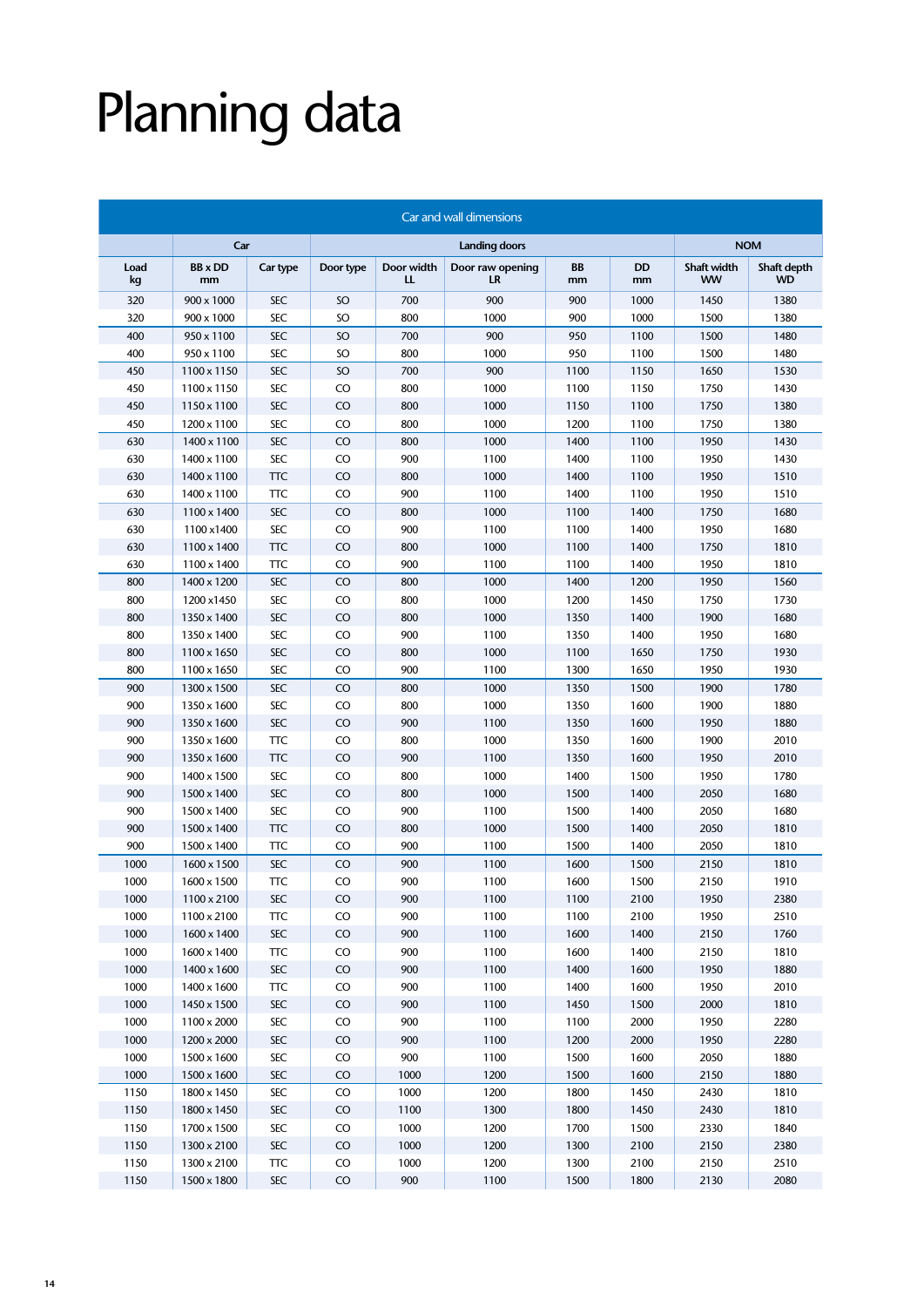| Overhead and Pit dimensions |                     |                    |           |                                |                    |                                |         |                                |                    |         |                    |        |         |
|-----------------------------|---------------------|--------------------|-----------|--------------------------------|--------------------|--------------------------------|---------|--------------------------------|--------------------|---------|--------------------|--------|---------|
|                             |                     | Pit depth PH (mm)  |           |                                | Overhead SH (mm)   |                                |         |                                |                    |         |                    |        |         |
| Persons/load<br>(kg)        | Door height<br>(mm) |                    |           | Car interior height<br>2200 mm |                    | Car interior height<br>2300 mm |         | Car interior height<br>2400 mm |                    |         |                    |        |         |
|                             |                     | 1.0 <sub>m/s</sub> | $1.6$ m/s | 1.75 m/s                       | 1.0 <sub>m/s</sub> | $1.6$ m/s                      | 1.75m/s | 1.0 <sub>m/s</sub>             | 1.6 <sub>m/s</sub> | 1.75m/s | 1.0 <sub>m/s</sub> | 1.6m/s | 1.75m/s |
| 04/320 to 08/630            | 2100                | 1220               | 1350      | 1350                           | 3650               | 3850                           | 3850    | 3750                           | 3950               | 3950    | 3850               | 4050   | 4050    |
| 08/680 to 13/1000           | 2100                | 1220               | 1350      | 1350                           | 3650               | 3850                           | 3850    | 3750                           | 3950               | 3950    | 3850               | 4050   | 4050    |
| 15/1150                     | 2100                | 1220               | 1350      | 1350                           | 3650               | 3850                           | 3850    | 3750                           | 3950               | 3950    | 3850               | 4050   | 4050    |

| Pit height (PH) and headroom height (SH) |                  |                |  |  |  |  |  |
|------------------------------------------|------------------|----------------|--|--|--|--|--|
| SΗ                                       | Headroom height  | 3650 - 5000 mm |  |  |  |  |  |
| CΗ                                       | Car clear height | 2100 - 2400 mm |  |  |  |  |  |
| PH                                       | Pit height       | 1150 - 2500 mm |  |  |  |  |  |

| <b>Technical data</b> |                           |                                            |                                                     |                                                    |                                                                        |                                           |                                  |  |  |  |  |
|-----------------------|---------------------------|--------------------------------------------|-----------------------------------------------------|----------------------------------------------------|------------------------------------------------------------------------|-------------------------------------------|----------------------------------|--|--|--|--|
| Persons/load<br>kg    | <b>Rated speed</b><br>m/s | <b>Riser fusers</b><br>$(w/o$ lighting(A)) | <b>Riser fusers for</b><br>separate<br>lighting (A) | Nmonial light<br>current<br>$(w/o$ lighting $(A))$ | <b>Max RMS acceleration</b><br>light current<br>$(w/o$ lighting $(A))$ | <b>Standy power</b><br>qenerator<br>(KVA) | <b>Thermal</b><br>losser<br>(KW) |  |  |  |  |
| 8/630                 | 1.0                       | $3 \times 16$                              | $3 \times 16$                                       | 11                                                 | 12.7                                                                   | 8                                         |                                  |  |  |  |  |
| 8/630                 | 1.75                      | $3 \times 20$                              | $3 \times 16$                                       | 15                                                 | 21                                                                     | 14                                        |                                  |  |  |  |  |
| 10/800                | 1.0                       | $3 \times 20$                              | $3 \times 16$                                       | 13                                                 | 16                                                                     | 11                                        |                                  |  |  |  |  |
| 10/800                | 1.75                      | $3 \times 25$                              | 3x16                                                | 20                                                 | 28                                                                     | 18                                        |                                  |  |  |  |  |
| 13/1000               | 1.0                       | $3 \times 20$                              | 3x16                                                | 15                                                 | 18                                                                     | 12                                        |                                  |  |  |  |  |
| 13/1000               | 1.75                      | $3 \times 25$                              | 3x16                                                | 21                                                 | 29                                                                     | 19                                        |                                  |  |  |  |  |
| 15/1150               | 1.0                       | $3 \times 25$                              | 3x16                                                | 17                                                 | 22                                                                     | 14                                        |                                  |  |  |  |  |
| 15/1150               | 1.75                      | $3 \times 32$                              | 3x16                                                | 26                                                 | 36                                                                     | 24                                        |                                  |  |  |  |  |